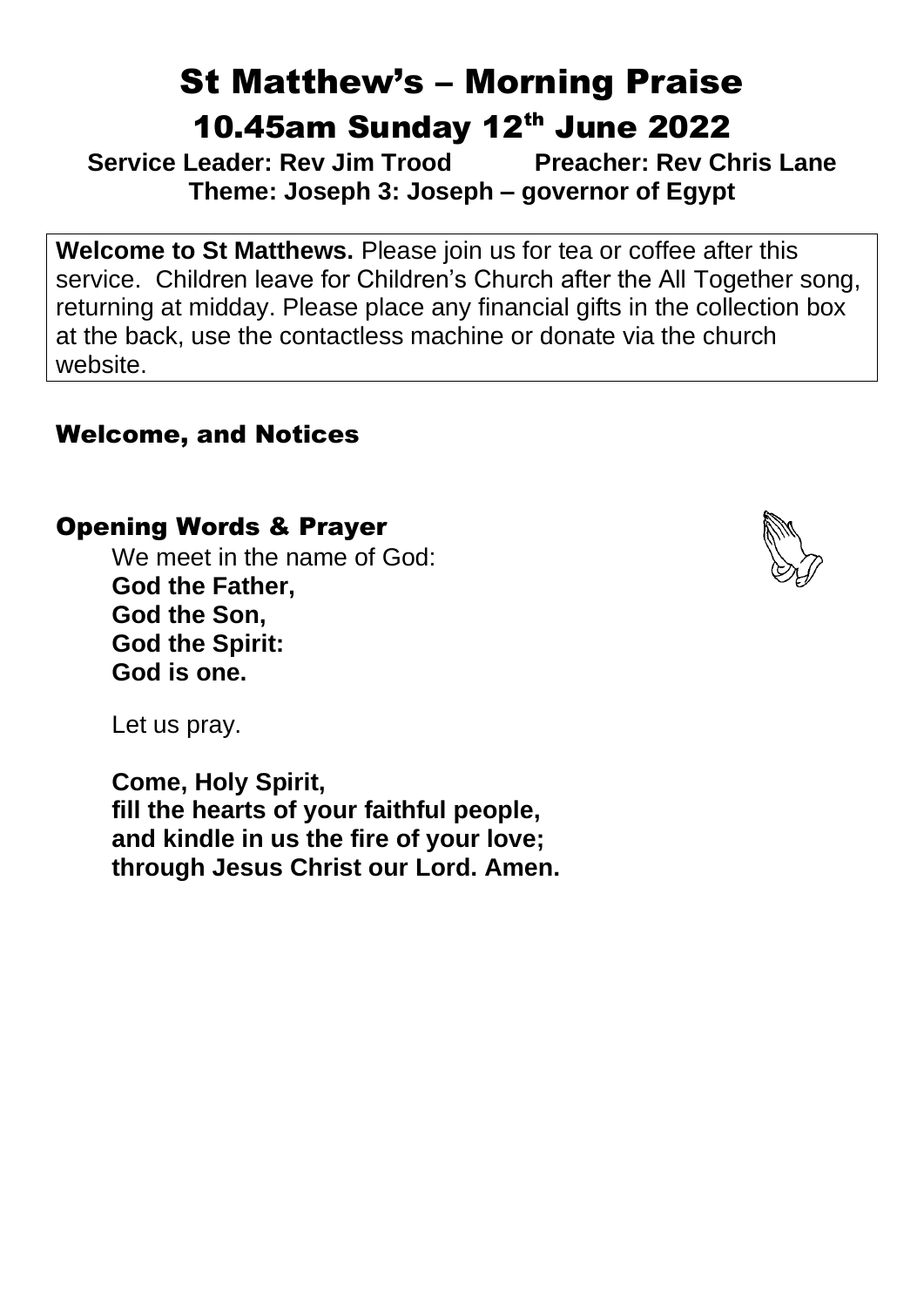# Song

### **Praise is rising**

eyes are turning to You We turn to You. Hope is stirring, hearts are yearning for You We long for You.

# *Bridge*

 'Cause when we see You, we find strength to face the day, In your presence, all our fears are washed away Washed away.

# *Chorus*

 Hosanna Hosanna You are the God who saves us, Worthy of all our praises Hosanna Hosanna Come have Your way among us We welcome You here Lord Jesus.

Hear the sound of hearts returning to You We turn to You. In Your kingdom broken lives are made new You make all things new.

# Confession & Absolution (Saying Sorry)

What God has prepared for those who love him, he has revealed to us through the Spirit; for the Spirit searches everything.



Therefore, let us in penitence open our hearts to the Lord, who has prepared good things for those who love him.

We have not always worshipped God, our creator. Lord, have mercy. **Lord, have mercy.**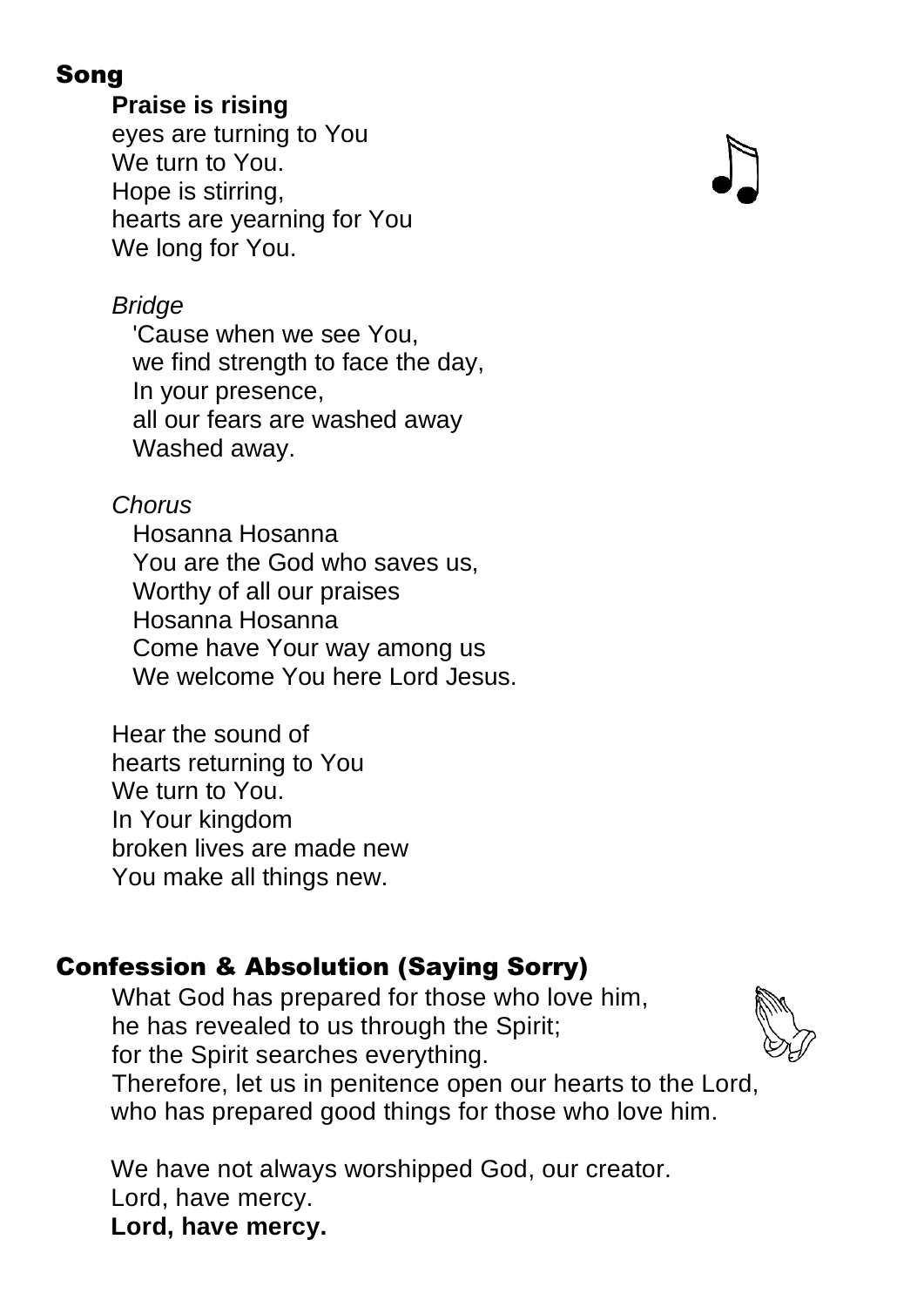We have not always followed Christ, our Saviour. Christ, have mercy. **Christ, have mercy.**

We have not always trusted in the Spirit, our guide. Lord, have mercy. **Lord, have mercy.**

#### Forgiveness

May the Father forgive us by the death of his Son and strengthen us to live in the power of the Spirit all our days. **Amen.**

# All Together Talk & Presentation of Bibles

#### All Together Song

**Faith as small as a mustard seed**

Will move mountains move mountains Faith as small as a mustard seed Will move mountains by the power of God

 Believe what Jesus said was true Believe He meant it just for you Wait and see what God will do As you pray as you pray

*Children leave for their groups and return at midday.*

**Intercessions** (Rita Chilton) *These responses may be used* Lord, in your mercy **hear our prayer.**

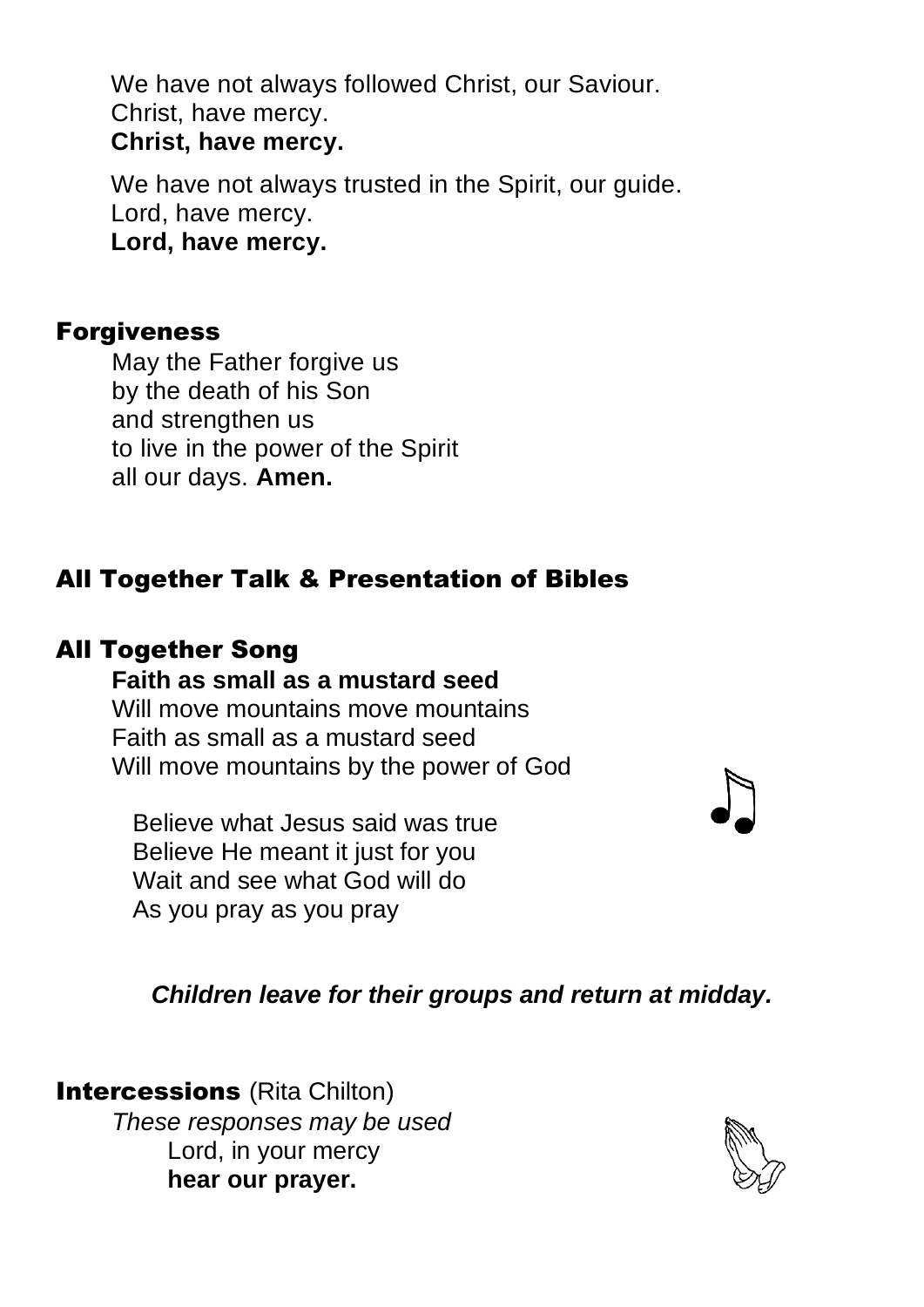*At the end*

Merciful Father, **accept these prayers for the sake of your Son, our Saviour Jesus Christ. Amen.**

#### Collect

Holy God, faithful and unchanging: enlarge our minds with the knowledge of your truth, and draw us more deeply into the mystery of your love, that we may truly worship you, Father, Son and Holy Spirit, one God, now and for ever. **Amen**

#### Lord's Prayer

**Our Father in heaven, hallowed be your name, your kingdom come, your will be done, on earth as in heaven. Give us today our daily bread. Forgive us our sins as we forgive those who sin against us. Lead us not into temptation but deliver us from evil. For the kingdom, the power, and the glory are yours now and for ever. Amen.**

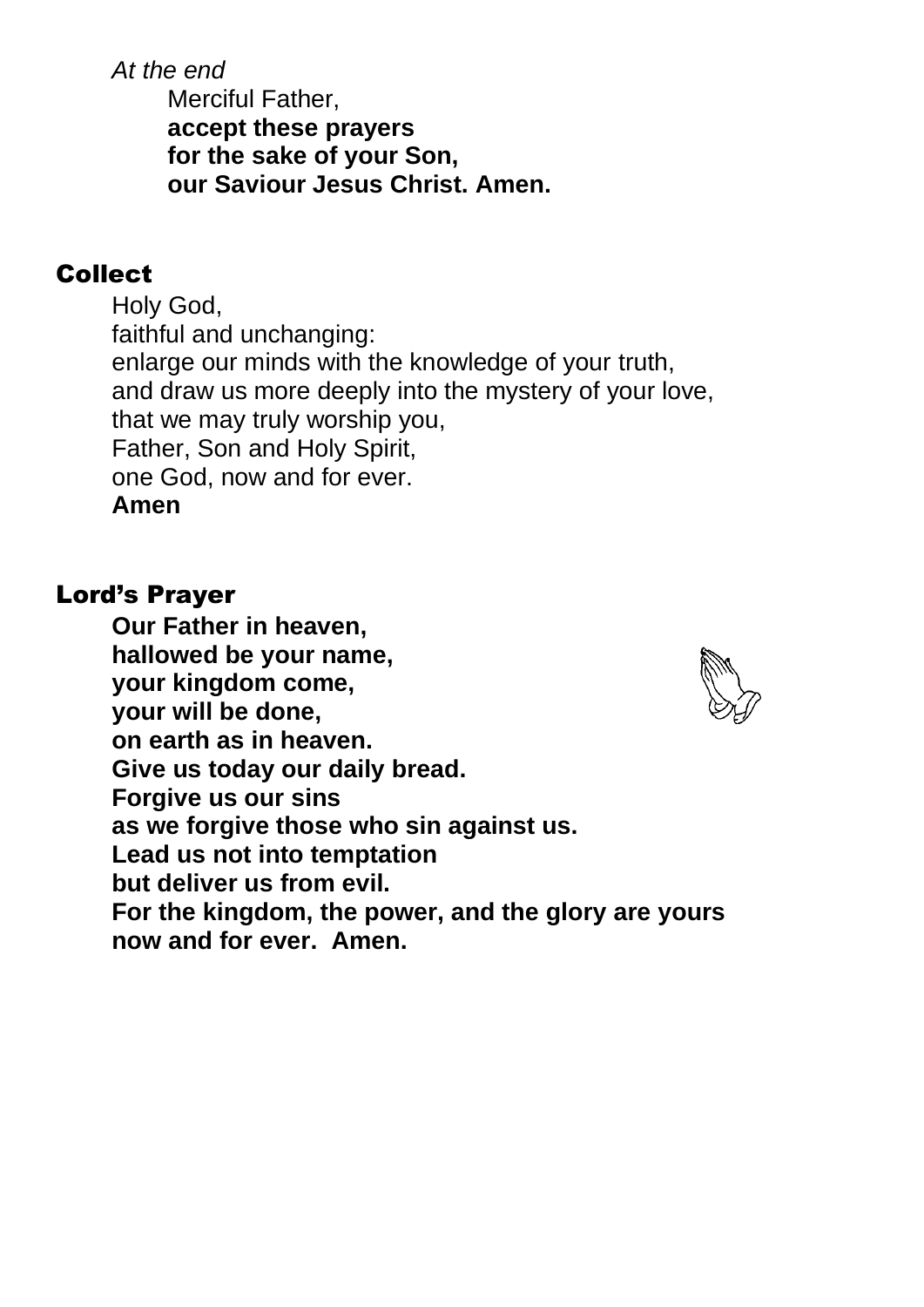# Sung Worship

**How deep the Father's love for us** How vast beyond all measure That he should give his only Son To make a wretch his treasure How great the pain of searing loss The Father turns his face away As wounds which mar the chosen one Bring many sons to glory.

Behold the man upon a cross My sin upon his shoulders Ashamed, I hear my mocking voice Call out among the scoffers It was my sin that held him there Until it was accomplished His dying breath has brought me life I know that is finished.

I will not boast in anything No gifts, no powers, no wisdom But I will boast in Jesus Christ His death and resurrection Why should I gain from his reward I cannot give an answer But this I know with all my heart His wounds have paid my ransom.

#### **Father, we love you,**

We worship and adore You, Glorify Your name in all the earth. Glorify Your name, Glorify Your name, Glorify Your name in all the earth.

Jesus, we love You … (etc.)

Spirit, we love You … (etc.)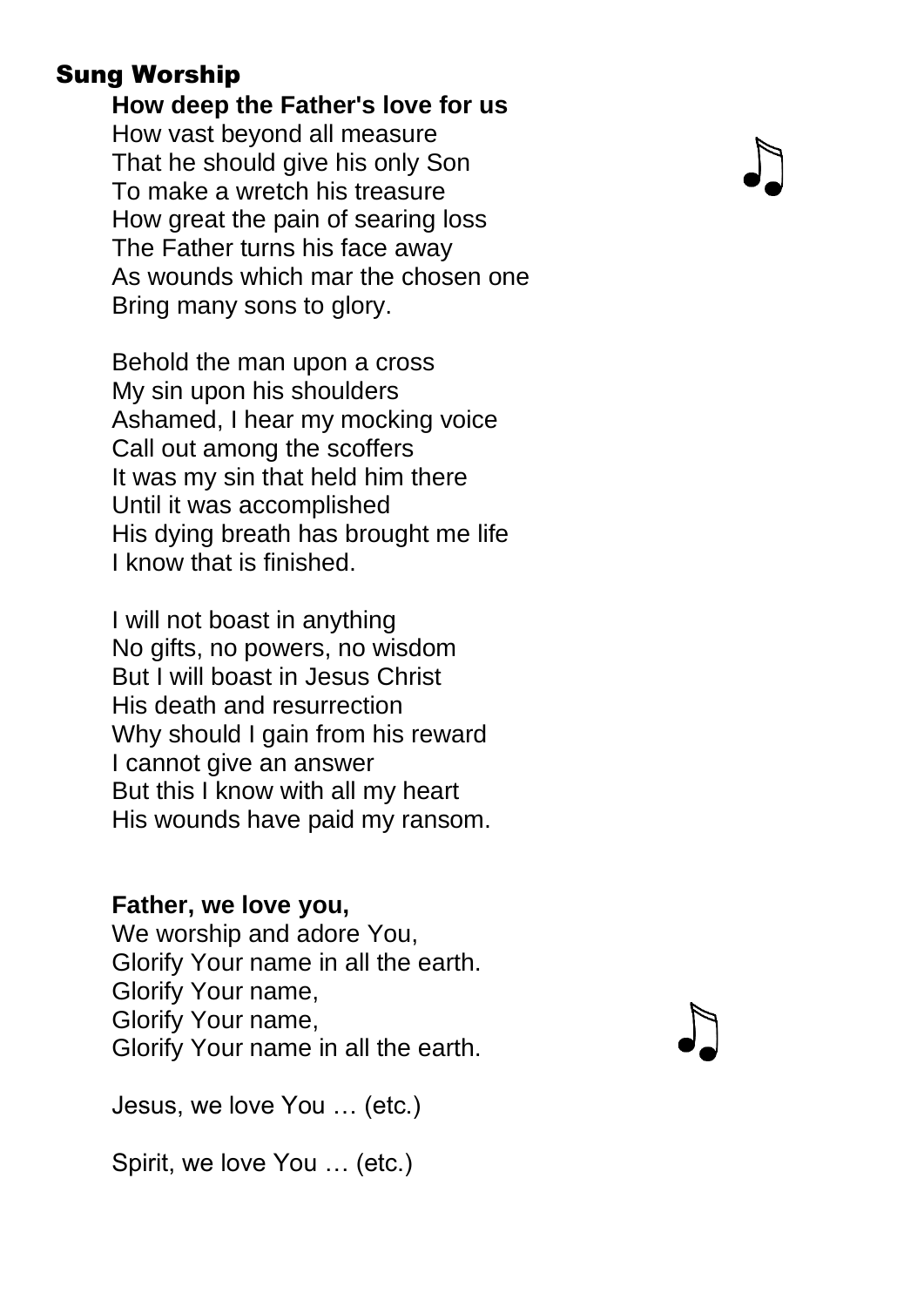# 1 st Bible Reading: **Romans 12:6-13 p.1139 (Millie Barkley)**

**<sup>6</sup>** We have different gifts, according to the grace given to each of us. If your gift is prophesying, then prophesy in accordance with your faith; <sup>7</sup> if it is serving, then serve; if it is teaching, then teach; <sup>8</sup> if it is to encourage, then give encouragement; if it is giving, then give generously; if it is to lead, do it diligently; if it is to show mercy, do it cheerfully.

**<sup>9</sup>** Love must be sincere. Hate what is evil; cling to what is good. **<sup>10</sup>** Be devoted to one another in love. Honour one another above yourselves. **<sup>11</sup>** Never be lacking in zeal, but keep your spiritual fervour, serving the Lord. **<sup>12</sup>** Be joyful in hope, patient in affliction, faithful in prayer. **<sup>13</sup>** Share with the Lord's people who are in need. Practise hospitality.

 *[At the end]* This is the word of the Lord **Thanks be to God**

# 2 nd Bible Reading: **Genesis 41:15-25, 29-41 (Elaine Brookes)**

**<sup>15</sup>** Pharaoh said to Joseph, 'I had a dream, and no one can interpret it. But I have heard it said of you that when you hear a dream you can interpret it.'

**<sup>16</sup>** 'I cannot do it,' Joseph replied to Pharaoh, 'but God will give Pharaoh the answer he desires.'

**<sup>17</sup>** Then Pharaoh said to Joseph, 'In my dream I was standing on the bank of the Nile, **<sup>18</sup>** when out of the river there came up seven cows, fat and sleek, and they grazed among the reeds. **<sup>19</sup>** After them, seven other cows came up – scrawny and very ugly and lean. I had never seen such ugly cows in all the land of Egypt. **<sup>20</sup>** The lean, ugly cows ate up the seven fat cows that came up first. **<sup>21</sup>** But even after they ate them, no one could tell that they had done so; they looked just as ugly as before. Then I woke up.

**<sup>22</sup>** 'In my dream I saw seven ears of corn, full and good, growing on a single stalk. **<sup>23</sup>** After them, seven other ears sprouted – withered and thin and scorched by the east wind. **<sup>24</sup>** The thin ears of corn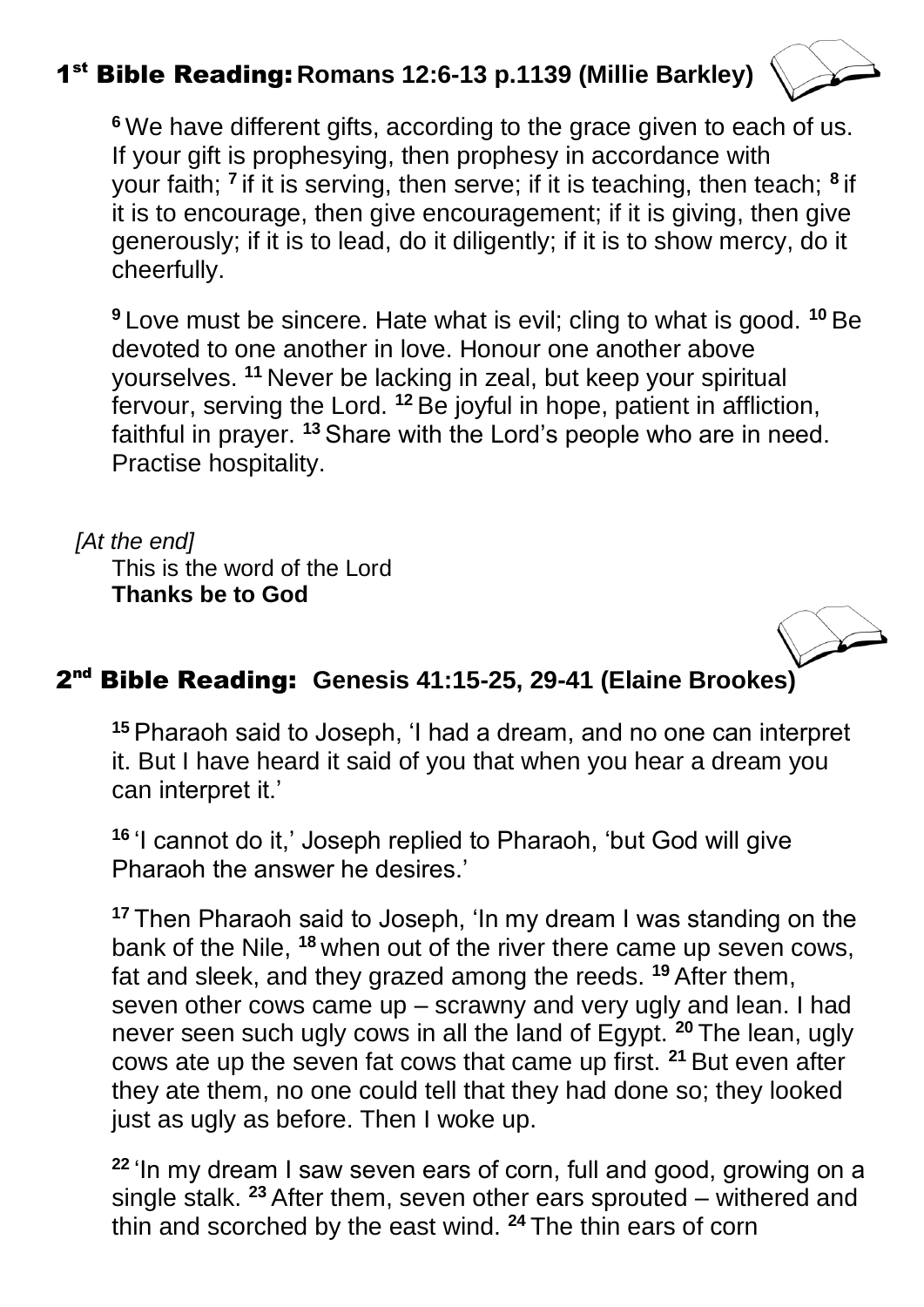swallowed up the seven good ears. I told this to the magicians, but none of them could explain it to me.'

**<sup>25</sup>** Then Joseph said to Pharaoh, 'The dreams of Pharaoh are one and the same. God has revealed to Pharaoh what he is about to do.

**…**

**<sup>29</sup>** Seven years of great abundance are coming throughout the land of Egypt, **<sup>30</sup>** but seven years of famine will follow them. Then all the abundance in Egypt will be forgotten, and the famine will ravage the land. **<sup>31</sup>** The abundance in the land will not be remembered, because the famine that follows it will be so severe. **<sup>32</sup>** The reason the dream was given to Pharaoh in two forms is that the matter has been firmly decided by God, and God will do it soon.

**<sup>33</sup>** 'And now let Pharaoh look for a discerning and wise man and put him in charge of the land of Egypt. **<sup>34</sup>** Let Pharaoh appoint commissioners over the land to take a fifth of the harvest of Egypt during the seven years of abundance. **<sup>35</sup>** They should collect all the food of these good years that are coming and store up the grain under the authority of Pharaoh, to be kept in the cities for food. **<sup>36</sup>** This food should be held in reserve for the country, to be used during the seven years of famine that will come upon Egypt, so that the country may not be ruined by the famine.'

**<sup>37</sup>** The plan seemed good to Pharaoh and to all his officials. **<sup>38</sup>** So Pharaoh asked them, 'Can we find anyone like this man, one in whom is the spirit of God?'

**<sup>39</sup>** Then Pharaoh said to Joseph, 'Since God has made all this known to you, there is no one so discerning and wise as you. **<sup>40</sup>** You shall be in charge of my palace, and all my people are to submit to your orders. Only with respect to the throne will I be greater than you.'

**<sup>41</sup>** So Pharaoh said to Joseph, 'I hereby put you in charge of the whole land of Egypt.'

 *[At the end]* This is the word of the Lord **Thanks be to God**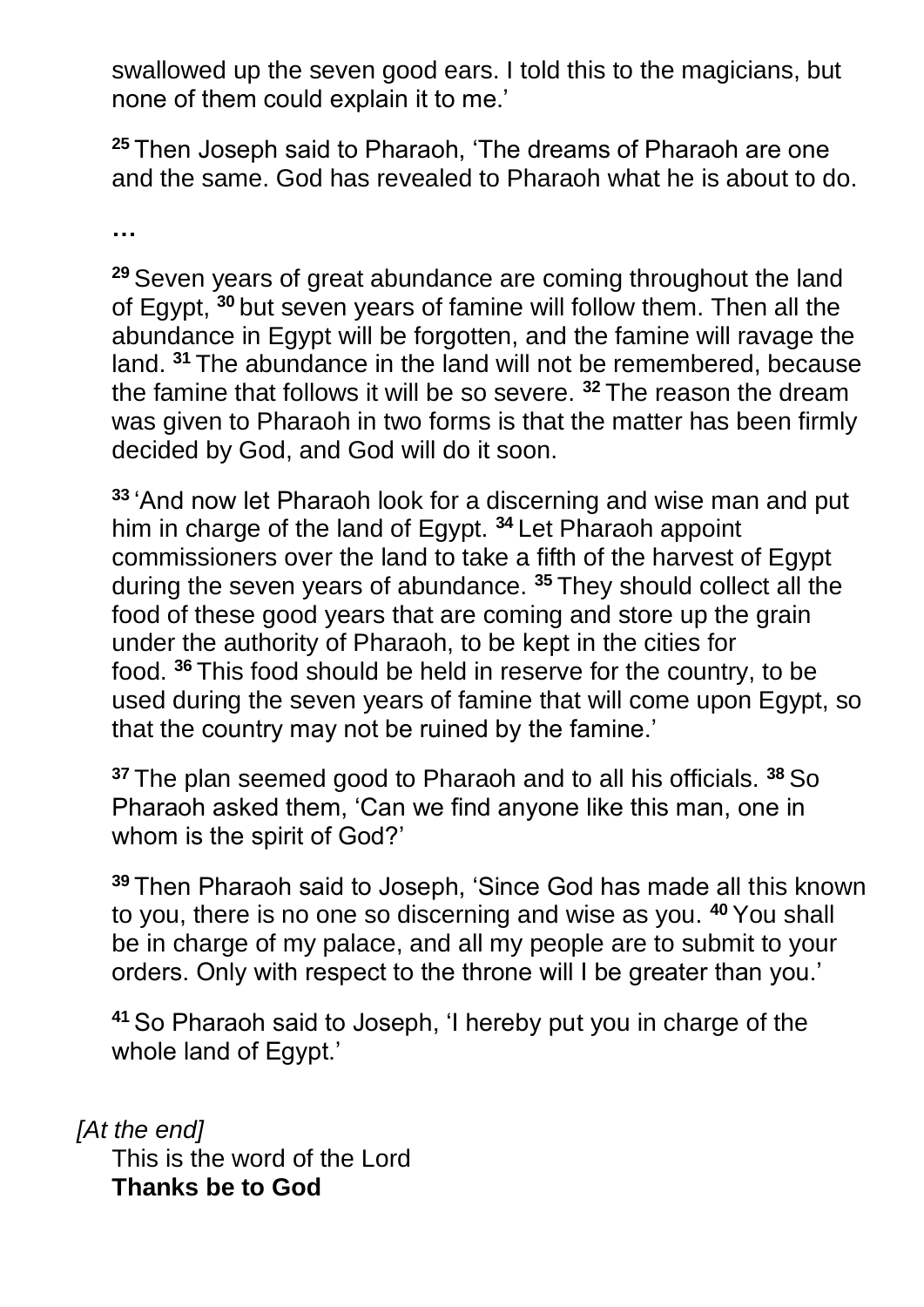**Sermon** (Rev Chris Lane)



#### **Creed**

**I believe in God, the Father almighty, creator of heaven and earth.**

**I believe in Jesus Christ, his only Son, our Lord, who was conceived by the Holy Spirit, born of the Virgin Mary, suffered under Pontius Pilate, was crucified, died, and was buried; he descended to the dead. On the third day he rose again; he ascended into heaven, he is seated at the right hand of the Father, and he will come to judge the living and the dead.**

**I believe in the Holy Spirit, the holy catholic Church, the communion of saints, the forgiveness of sins, the resurrection of the body, and the life everlasting. Amen.**

*Prayer Ministry is now available in the side chapel.*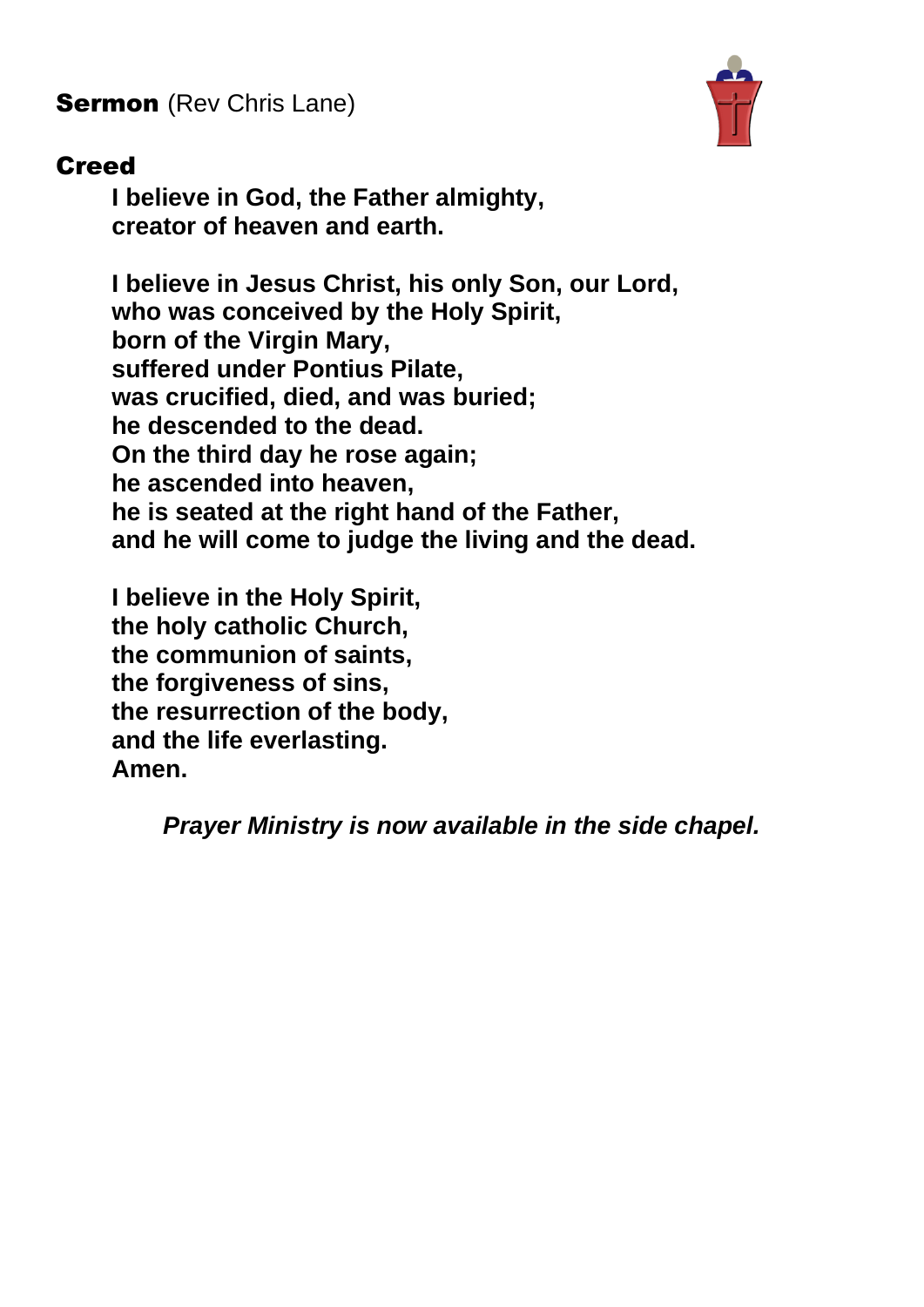# Song

#### **Blessed be Your name**

In the land that is plentiful Where Your streams of abundance flow Blessed be Your name Blessed be Your name When I'm found in the desert place Though I walk through the wilderness Blessed be Your name

 Every blessing You pour out I'll Turn back to praise When the darkness closes in Lord Still I will sav Blessed be the name of the Lord Blessed be Your name Blessed be the name of the Lord Blessed be Your glorious name

Blessed be Your name When the sun's shining down on me When the world's all as it should be Blessed be Your name Blessed be Your name On the road marked with suffering Though there's pain in the offering Blessed be Your name

#### *Bridge*

 You give and take away You give and take away My heart will choose to say Lord blessed be Your name